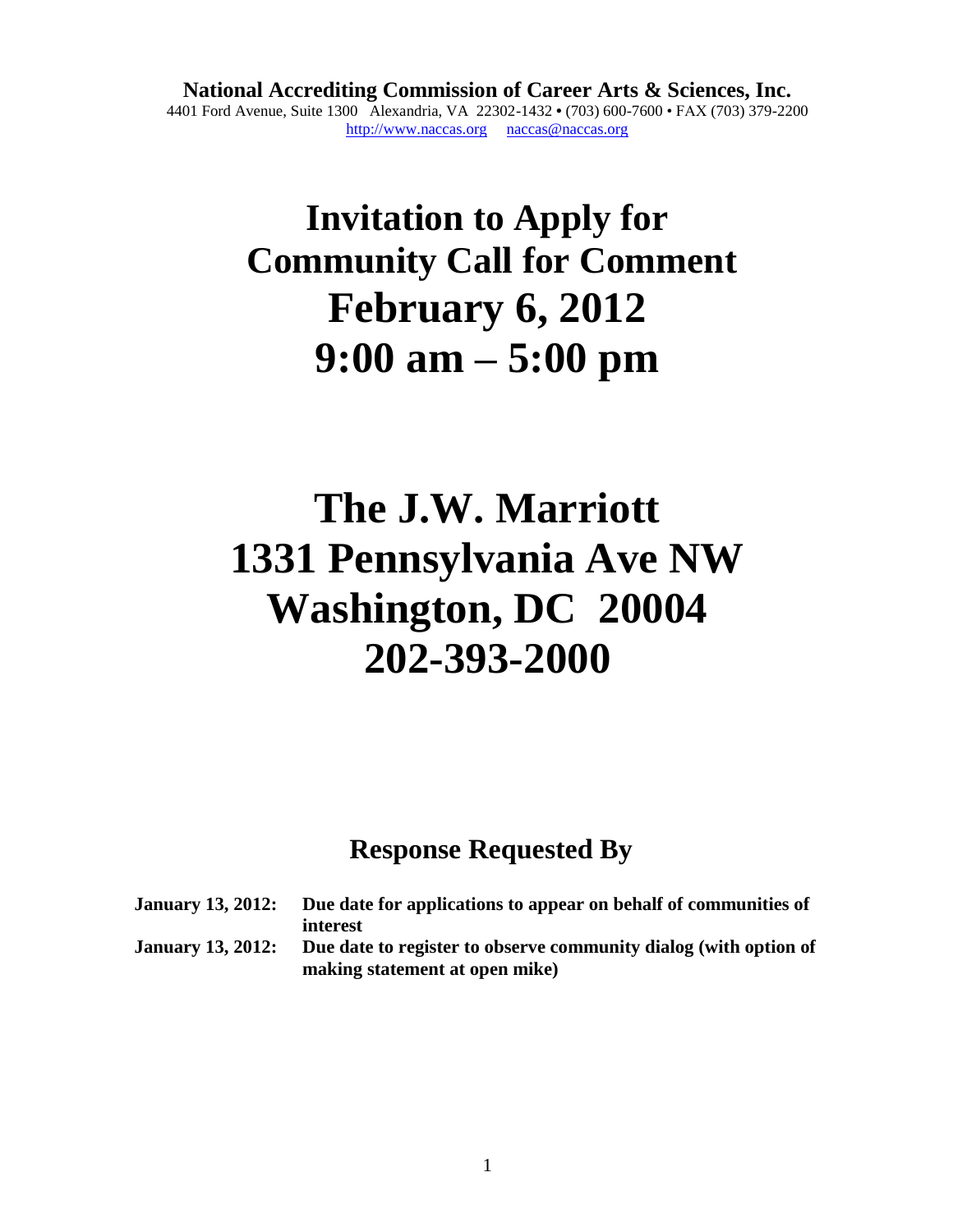### Community Call for Comment February 6, 2012

The Board of Commissioners of the National Accrediting Commission of Career Arts & Sciences, Inc. is holding its sixth Community Call for Comment, inspired by the rulemaking procedures used by the United States Department of Education, to hear from its constituencies on several issues. The 2012 Community Call for Comment will take place on Monday February 6, 2011 at the J.W. Marriott, 1331 Pennsylvania Ave NW, Washington, DC.

- 1. If you are interested in being a panelist or alternate representing one of NACCAS' many constituencies, please fill out and submit the application form on page 4 by January 13, 2012. (Please note that there is limited seating. You will be notified by January  $20^{th}$ , 2012 if you are selected to participate.)
- 2. If you plan to attend, but not as a representative, please submit the application form on page 5 by January 13, 2012. There will be "open mike" opportunities for the public. (Please note that there is limited seating. You will be notified by January  $20<sup>th</sup>$ , 2012 if you are selected to attend.)
- 3. Travel and hotel arrangements and expenses related to attendance are the responsibility of each person who attends.

The topics of special interest to the Commission are listed below. Material on the topics will be disseminated prior to the meeting, if applicable. (Topics subject to change.)

1. Standard VII D2. In order for institutions to meet Standard VII D2, they must comply with the following:

Has met the requirements as set forth by the U.S. Department of Education in accordance with 34 C.F.R. 668.171, or the successor regulation, or

A ratio of current assets to current liabilities of one to one or greater (acid test); a positive tangible net worth; and a profit in the most recent accounting year or in two of the most recent three accounting years. Any assets of the institution that are excluded in the calculation of the composite score shall also be excluded by NACCAS in the calculation of the acid test ratio and net worth.

Question: Knowing that NACCAS cannot change the requirements set forth by the Department of Education, do you think NACCAS should consider another alternative for demonstrating that an institution has the financial resources to ensure continuity of operation, educational programs and services and to fulfill its obligations to students and employees.

2. Satisfactory Academic Progress Policy. For example, placing a cashpaying (non-Title IV) student on "warning" or "probation" doesn't really accomplish anything as they do not have any FA to lose and the school doesn't have to drop them from the program if they elect not to. Should NACCAS discuss further whether or not more changes should be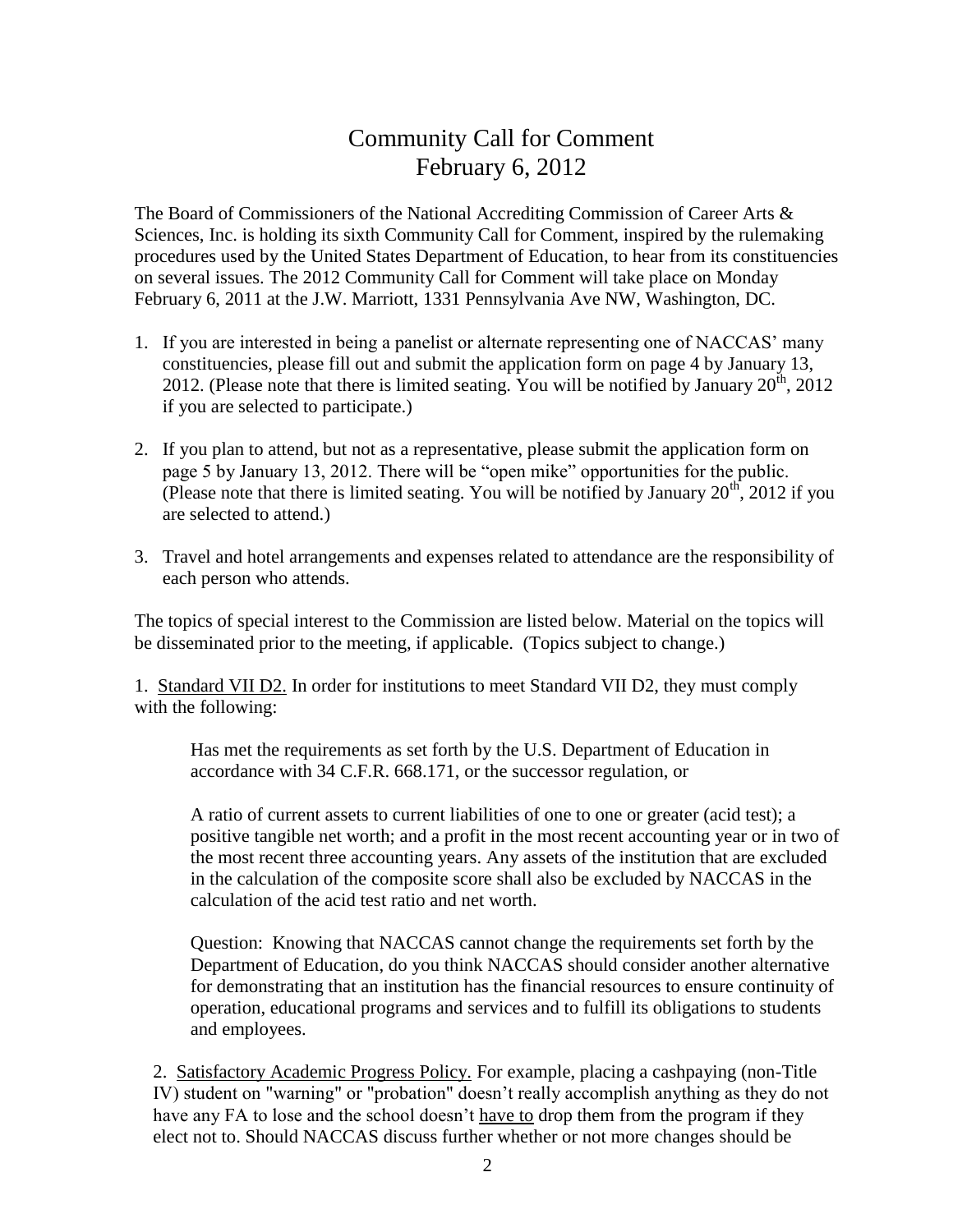made, or maybe provide a better understanding of what the goal was behind some of the changes in the new Policy.

3. Outcomes Thresholds. Should NACCAS consider changing the outcomes thresholds?

4. Gainful Employment Regs. What are the biggest challenges the new Gainful Employment regs pose for our schools and how can NACCAS take steps to help schools anticipate and meet the challenges?

5. On Site Visits and Workshops. What could NACCAS do to use technology in order to reduce the length of on-site visits or to improve the workshops?

6. NACCAS Standards. If another agency, such as USDOE, has a standard which will be verified during an annual compliance audit, should NACCAS review it and see if it is material or not?

Your recommendations for other topics may be added, time permitting. Please submit them to [ginak1@mac.com](mailto:ginak1@mac.com) or [amirando@naccas.org](mailto:amirando@naccas.org)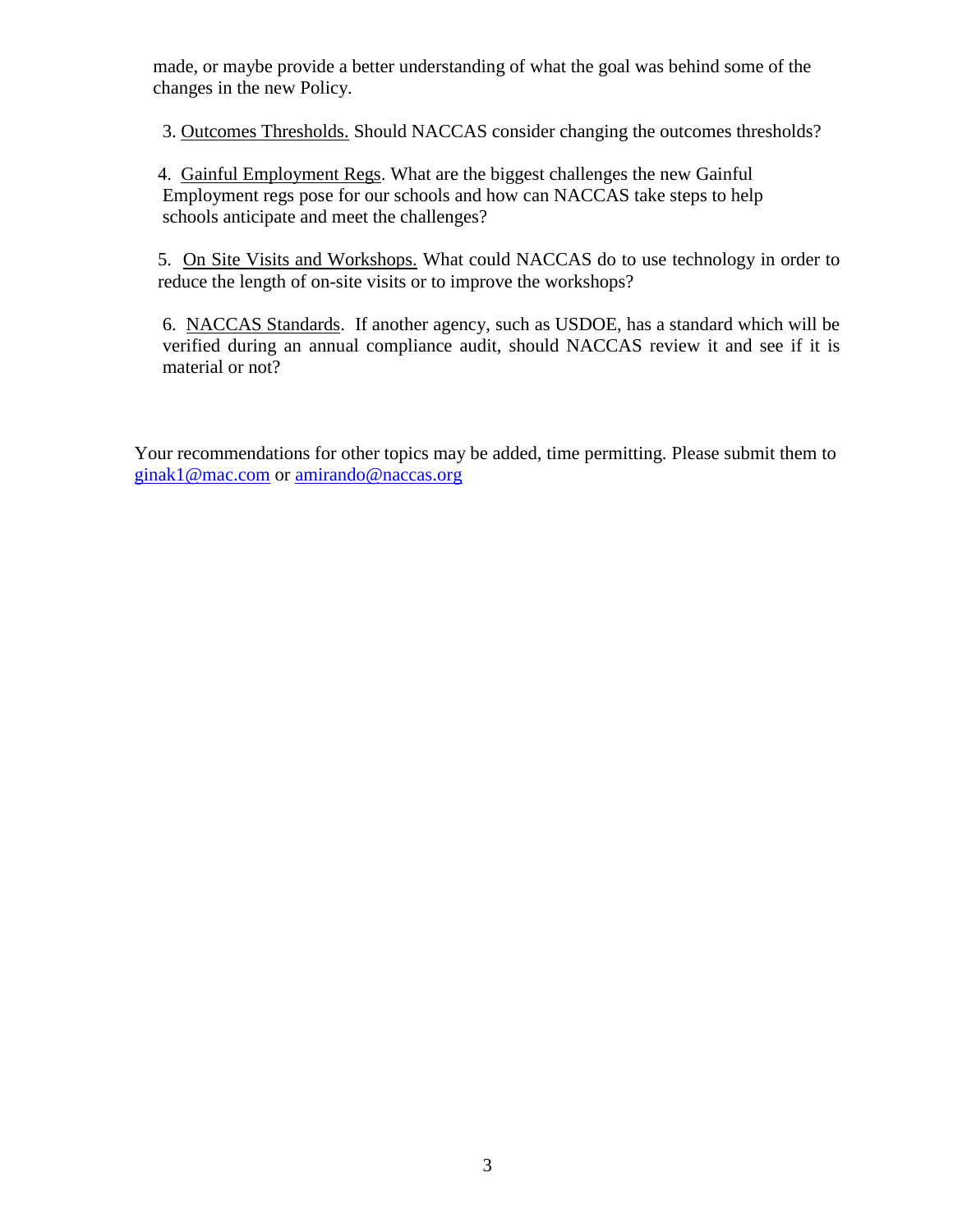#### Community Call for Comment Monday February 6, 2012 9:00 am – 5:00 pm

#### Application as a Constituency Representative

Name: \_\_\_\_\_\_\_\_\_\_\_\_\_\_\_\_\_\_\_\_\_\_\_\_\_\_\_\_\_\_\_\_\_\_\_\_\_\_\_\_\_\_\_\_\_\_\_\_\_\_\_\_\_\_\_\_\_\_\_\_\_\_

Tel. The state of the state of the state of the state of the state of the state of the state of the state of the state of the state of the state of the state of the state of the state of the state of the state of the state

I am in the group(s) listed below (mark all that apply):

| <b>Constituency Groups</b>                           |  |
|------------------------------------------------------|--|
| Owners of 1 to 5 schools                             |  |
| Owners of 6 - 15 schools                             |  |
| Owners of $16 - 30$ schools                          |  |
| Owners of Over 30 schools                            |  |
| <b>State Oversight Agencies</b>                      |  |
| Practitioners                                        |  |
| Employers of Grads of NACCAS-accredited schools      |  |
| State or National Trade Association related to       |  |
| NACCAS' scope: Please attach a letter of support, if |  |
| you are able.                                        |  |
| Other (evaluators, consultants, publishers)          |  |

 $\Box$  Other: Please specify:

If I am not selected to be a constituency representative or alternate, I would like to register to be a part of the audience.

 $\Box$  YES  $\Box$  NO

**Please return this form to NACCAS by January 13, 2012 so that the Commission can select a balanced representation of constituencies for the Community Call for Comment and constituency representatives and alternates will have time to make their travel arrangements. Your response also is needed to arrange for an appropriate hearing room. Please e-mail to [amirando@naccas.org](mailto:amirando@naccas.org) or send to:**

> **Dr. Tony Mirando, NACCAS Executive Director 4401 Ford Avenue, Suite 1300 Alexandria, VA 22302 FAX (703) 379-2200**

**Please note that there is limited seating. You will be notified if you are selected to participate.**